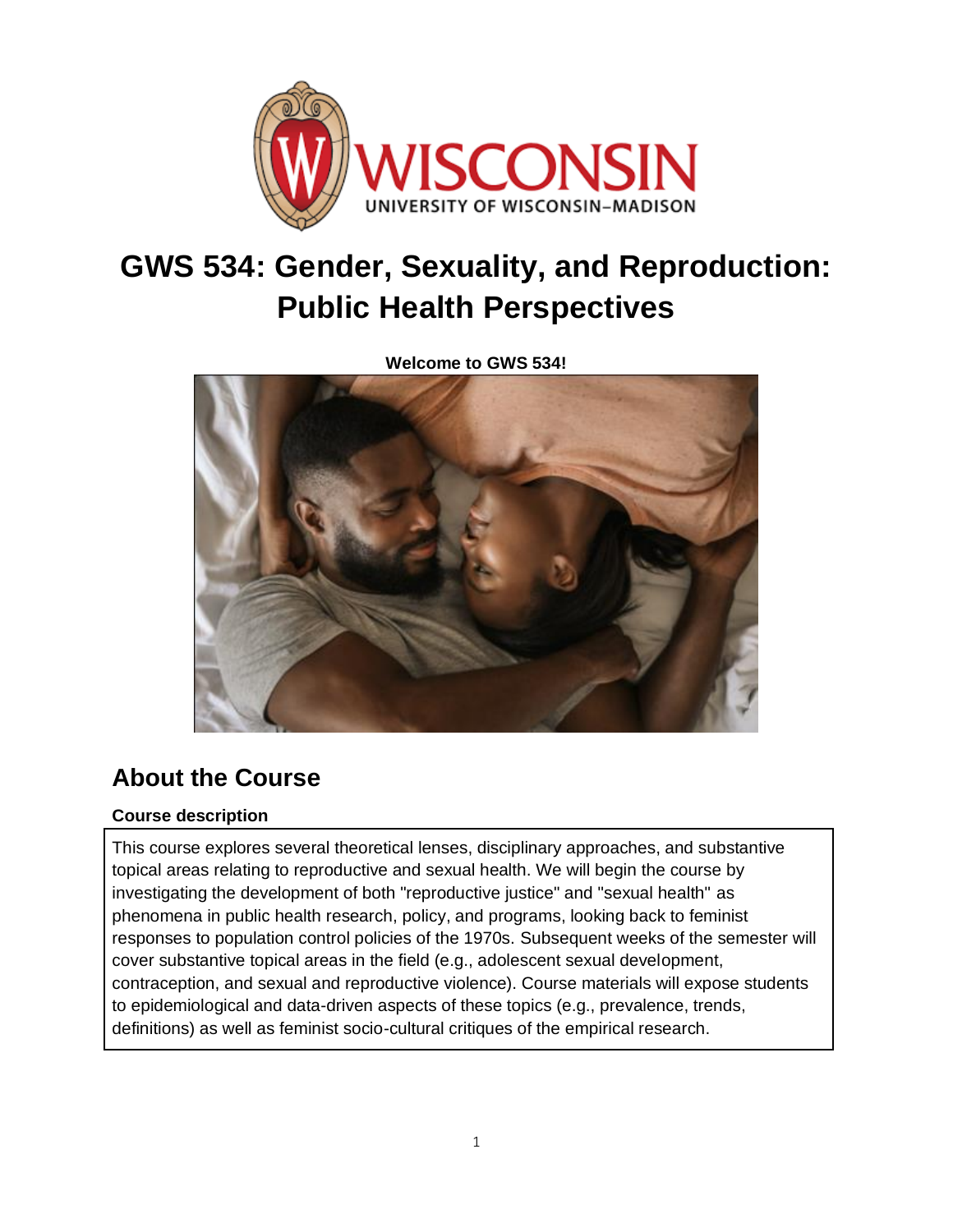### **Course objectives**

Ideally, students who successfully complete this course will be able to:

- Understand the evolution of "reproductive health," "sexual health," and "reproductive justice" as concepts in the public health field.
- Be familiar with epidemiologic data on various topics relating to sexual health, both domestically and internationally.
- **If Identify and engage with feminist socio-cultural critiques of the classic epidemiologic and** medical research in the field.
- Synthesize aspects of both the empirical and socio-cultural literature in order to articulate how to best address public health policies and programs aimed at improving sexual and reproductive health.
- **Through independent project work, be able to locate, review, and critique both the medical** literature and the social science literature on topics relating to reproductive and sexual health

# **Meet Professor Jenny Higgins, PhD, MPH (she/her)**



I'm Professor of Gender and Women's Studies and Obstetrics and Gynecology, where I also direct [UW CORE,](http://www.core.edu/) a research initiative at UW-Madison focused on addressing critical needs in reproductive health and healthcare in Wisconsin and beyond. I've got a PhD in gender studies and an MPH in global health. I love public health and its intersections with gender, inequity, and justice.

I conduct mixed-methods research on sexuality, gender, and reproductive health. My professional website, [http://www.jennyhiggins.net,](http://www.jennyhiggins.net/) contains more information about my research.

I live with my sweetheart, Bobby, our 10-year-old son, Atticus, and the world's best cat (seriously), Stellaluna Moonpie. I love writing letters, paddle-boarding, going to my teeny-tiny neighborhood library, further entrenching my laugh lines, and getting a good night's sleep. I'm currently in deep with Kwik Trip Karuba Gold coffee drinks, the last two Taylor Swift albums,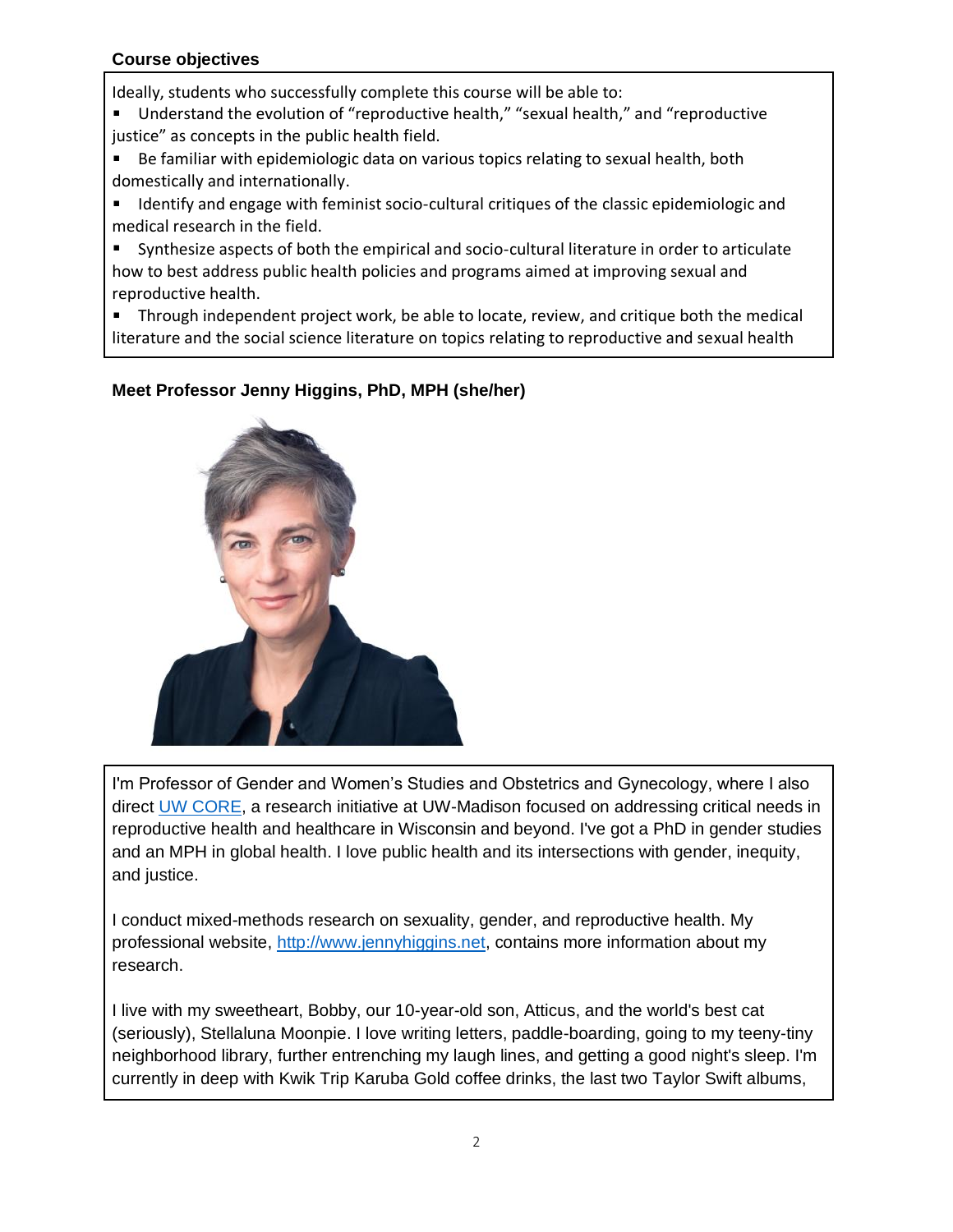#### **My email and communication preferences**

#### [jenny.a.higgins@wisc.edu](mailto:jenny.a.higgins@wisc.edu)

Emails are fine for short questions, but discussions of papers and exams should take place during office hour meetings. I welcome you to office hours, and suggest you plan ahead to make appointments for the busy weeks before deadlines.

I do my best to stay on top of class-related emails, but I anticipate that some messages will slip under the radar. If you have sent me an email but have not heard back from me within 48 hours days, you are welcome to send me a follow-up email.

### **Course location & meeting time**

Mon/Wed 8am-9:15am, Sterling 2301

# **Office hours**

Mondays 4-4:30 Wednesdays 9:30 to 10:30

By Zoom on both Mondays and Wednesdays. On Wednesdays, you may also come in person in my office (Medical Sciences Center 4245) if you wish. Zoom link: https://uwmadison.zoom.us/j/2167576545

# **COVID-19 policies**

#### **What to expect this fall**

Per university guidance, our class will be meeting in person, and all of us will be required to wear masks the entire time. I certainly wish we were able to see each other's full faces and more easily project our voices, but I also appreciate that we'll be taking care of each other. If you'd like to review the university's guidelines about this semester's COVID-related guidelines, you can see [here.](https://teachlearn.provost.wisc.edu/fall-2021-instruction/#face-maskshttps://teachlearn.provost.wisc.edu/fall-2021-instruction/)

#### Official language from UW-Madison:

UW-Madison continues to monitor COVID-19 transmission rates on campus and in the community and will continue to update policies in response. For the latest information, visit the [COVID-19 response](https://news.wisc.edu/covid-19-campus-response/) news page.

#### **UW-Madison Mask Mandate**

Masks are now required inside campus buildings, regardless of vaccination status.

#### **Required Testing**

Employees and students who have not shared proof of COVID-19 vaccination with UHS will be required to test weekly on campus.

#### **Land acknowledgement**

The University of Wisconsin-Madison occupies ancestral Ho-Chunk land, a place their nation has called Teejop (day-JOPE) since time immemorial. In an 1832 treaty, the Ho-Chunk were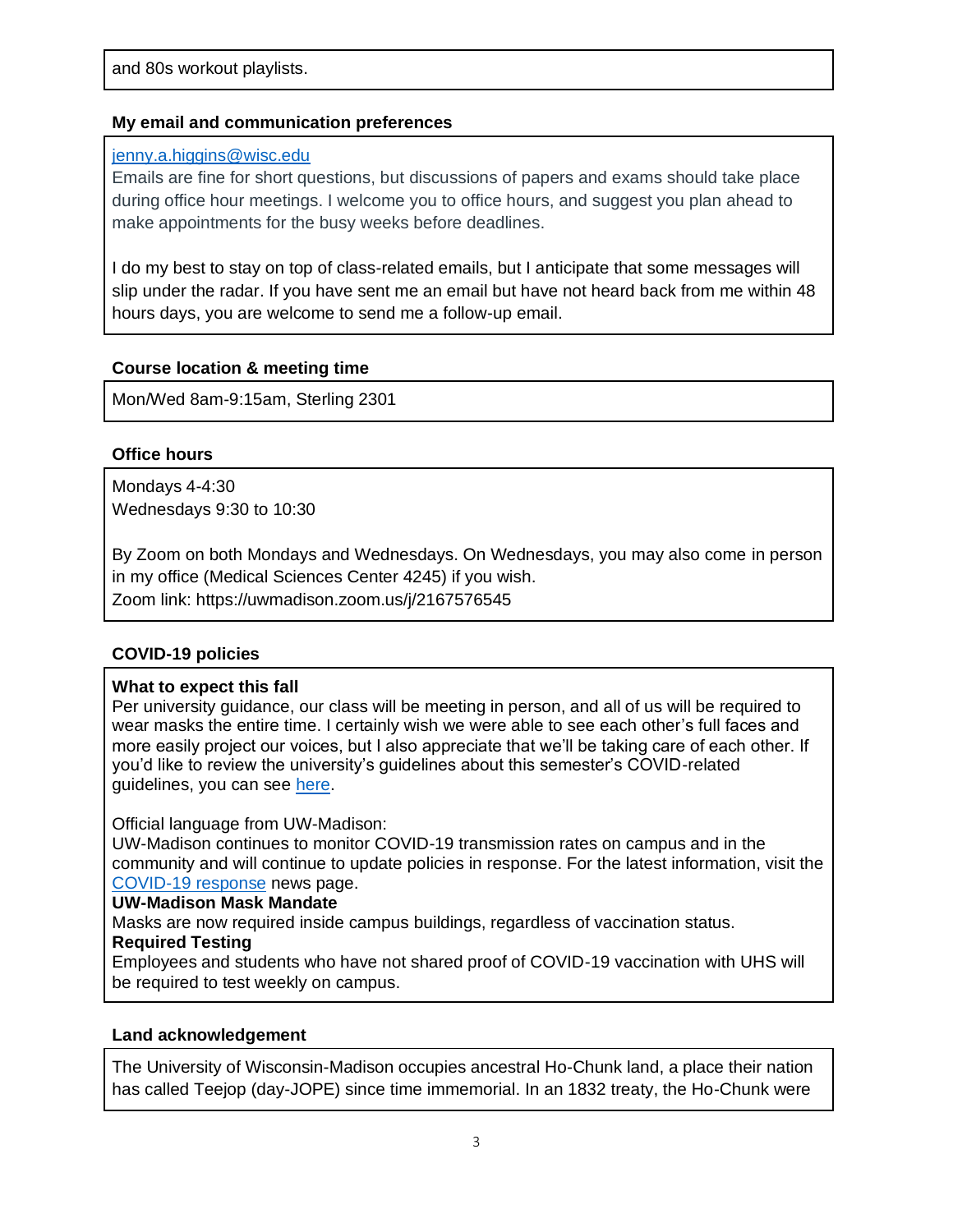forced to cede this territory. Decades of ethnic cleansing followed when both the federal and state government repeatedly, but unsuccessfully, sought to forcibly remove the Ho-Chunk from Wisconsin. This history of colonization informs our shared future of collaboration and innovation. Today, UW-Madison respects the inherent sovereignty of the Ho-Chunk Nation, along with the eleven other First Nations of Wisconsin.

### **Required resources**

All reading materials for this class will be provided on Canvas. The readings for each class will be posted under the Module with the corresponding date.

This course will utilize Top Hat. See the Canvas page for course-specific information.

# **Assignment and assessment list**

| Student grades will be based on the following: |            |                             |
|------------------------------------------------|------------|-----------------------------|
| <b>Item</b>                                    | %          | <b>Due Date</b>             |
| Participation & Attendance                     | <b>20%</b> | Ongoing, every class        |
| 4 Summary-Critique Memos                       | 30%        | Rolling dates, see schedule |
| Socio-Medical Portfolio                        | 30%        | Final product due 12/8      |
| Final Exam                                     | 20         | 12/20                       |

Final grades will be assessed in the following manner:

**A**=93-100 **B**=83-87 **C**=70-77 **AB**=88-92 **BC**=78-82 **D**=65-69 **F**=under 65

# **Participation**

Because the discussion of readings is a major component of this course, you will be graded on your preparation for and involvement in class. This approach asks that you engage fully with the material and explore your own beliefs about the topics covered. Expressing one's ideas and getting reactions from others can help you evaluate your own opinions and ultimately sharpen your thinking. Although I set the grading criteria, you assign your own participation grade daily (though I reserve the right to change these grades). Please note that the most valuable participation does not necessarily come from the student who speaks the most. Students who do not listen to their classmates or who do not make room for various viewpoints and speakers will not earn the highest participation grades.

During class, I may call on students who do not have their hands raised. I will do this for several reasons. First, some students need to be invited into the conversation. By calling on students who are not volunteering their ideas, I am issuing that invitation. Second, I want all students to shoulder the responsibility of moving the class forward by summarizing and analyzing course readings, by connecting the readings to established themes and concerns of the course, by engaging with and responding to the contributions of the other students, and by taking intellectual risks; I am unwilling to let any student abdicate this responsibility by letting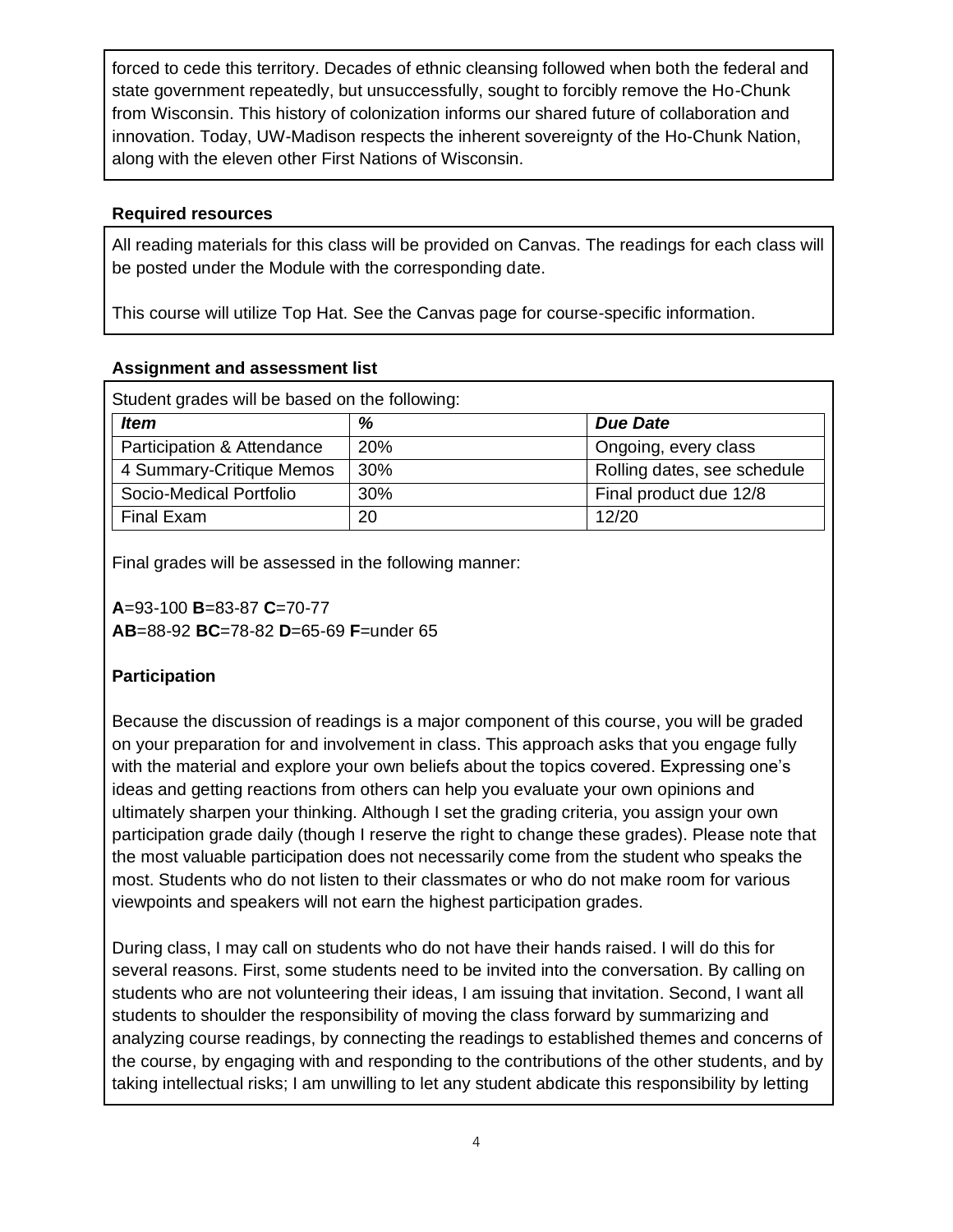the other students do all the heavy lifting in class. Third, I see the classroom as a place for actively working through questions that have no right answer. As a result, contributing to class discussion is not always about what you know when you walk into class. I also want to tap into what you struggle with and what you are confused by; I want to know what you think, wonder, guess, fear, believe, and hope. Your willingness to share where you are with an issue will help us all. I do not call on people with the aim of embarrassing them. Finally, I believe that insightful participation is a skill that all students need to develop, just as they develop their analysis and writing skills.

Self-graded participation will be reported in a "**quiz"** (not really a quiz) **on Canvas**, due at the end of each class session.

# **Summary-and-critique memos**

Summary-and-critique memos represent a pithy summary of the readings for a particular topic as well as a critique and/or thematic integration of the readings. Memos can be no longer than one page (citations excluded). Students must write FOUR memos over the course of the semester. Memos are due on an ongoing and rolling basis. You choose the topic(s) for which you would like to further engage with the material. The memo for each topic is due on the last day that topic is covered in class.

Dates on the assignments indicate the dates by which you must have written a certain number of memos. For example, all students must submit their first memo by September 29th, although you are more that welcome to write more than one memo before that time. Memos are due before class on the final date they can be submitted.

# **Socio-medical portfolio**

This assignment provides an opportunity for you to further explore a topic of your choosing within the sexual and reproductive health field, and to examine this topic within a gendered, socio-cultural lens. The assignment comprises three important aspects: 1) a review of the public health and/or biomedical literature on the topic; 2) an exploration of the literature that provides a greater socio-cultural context for the topic and/or offers criticism of the public health/scientific literature or approach; and 3) set of recommendations for research, policy, and programs on that topic.

Topics may include those already included on the syllabus, but must be further specified (e.g., condom use in Japan, where condom use is far more prevalent than in the West). Topics not on the syllabus but that fall under the rubric of sexual and reproductive health are also warmly welcomed. At your request, I can provide a list of a number of potential topics.

Socio-medical portfolios must include a minimum of 10 citations. You may use the citation style of your choosing as long as you can identify what style it is (e.g., the International Committee of Medical Journal Editors (ICMJE), American Psychological Association (APA), or a particular journal's style) and as long as you use the style consistently throughout the paper.

# **Final exam**

The final open-book, open-note exam will give you the chance to reflect on what you have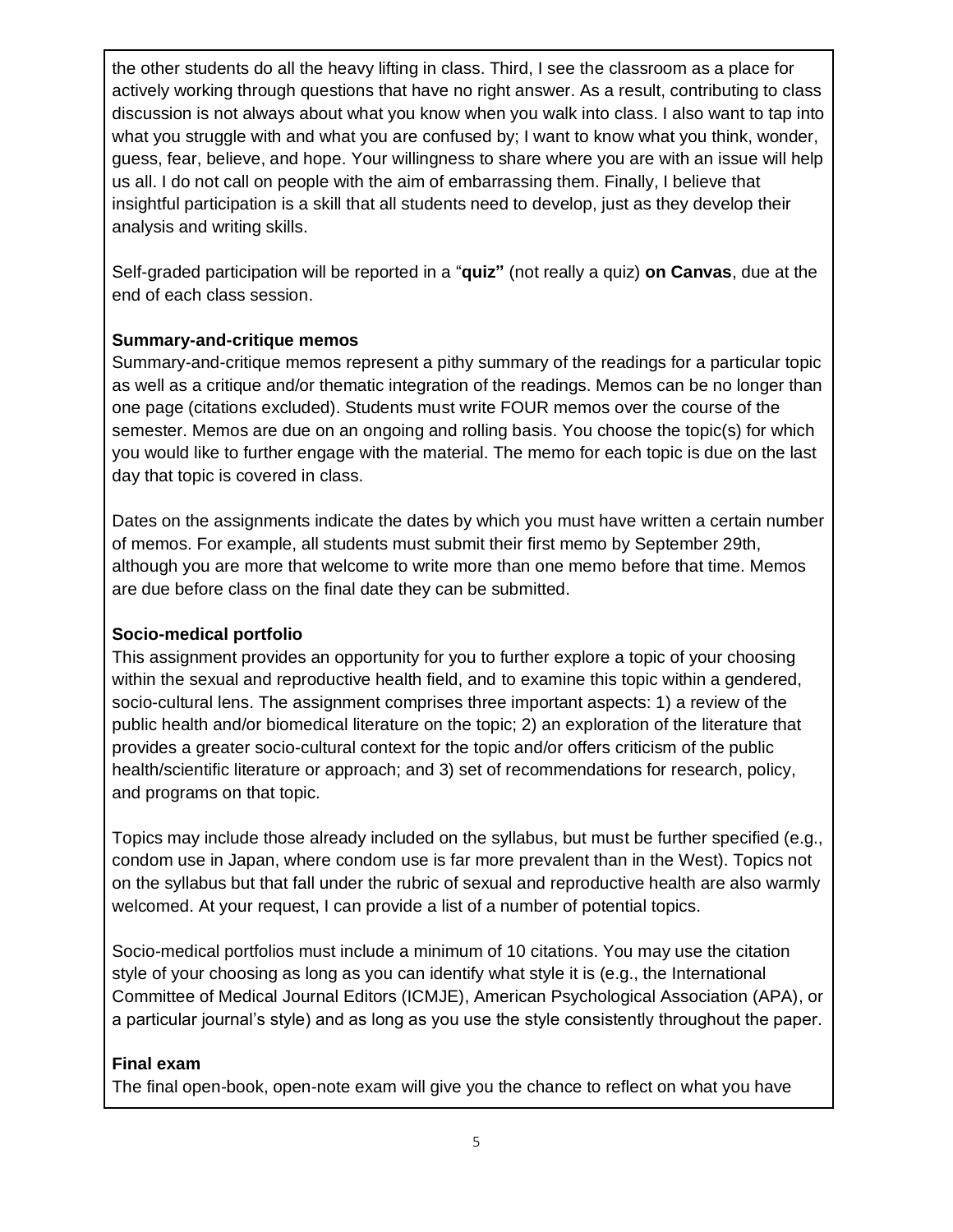learned over the course of the semester and synthesize the material in new ways. You will have the opportunity to showcase your engagement with the class texts and then to push further, critically and analytically. The exam also provides a reward for those who have continually engaged with the reading over the course of the semester.

The final will allow you select from various prompts or questions provided. That is, you won't be forced to answer every single prompt. A choice of questions means that you will not be required to have mastery of all subjects in the class, but you will be expected to write with both clarity and sophistication about a majority of the topics.

I will provide more information in advance of the final, with in-class preparation and review sessions.

### **Late, missed, or incomplete work**

Assignments are due before class on the day they are assigned unless otherwise noted. Assignments handed in or emailed after the specified due date and time will be deducted 5 percentage points per 24 hours. For example, if an assignment is passed in one day late, the highest possible grade that the student could earn would be a 95 rather than a 100; it the assignment is two dates late, the highest possible grade would be an 90. I will not accept assignments more than five days after the original due date. After five days, you will receive an "F" for that portion of your grade. Incomplete final grades will not be given EXCEPT in situations of serious illness or family emergency, which must be documented.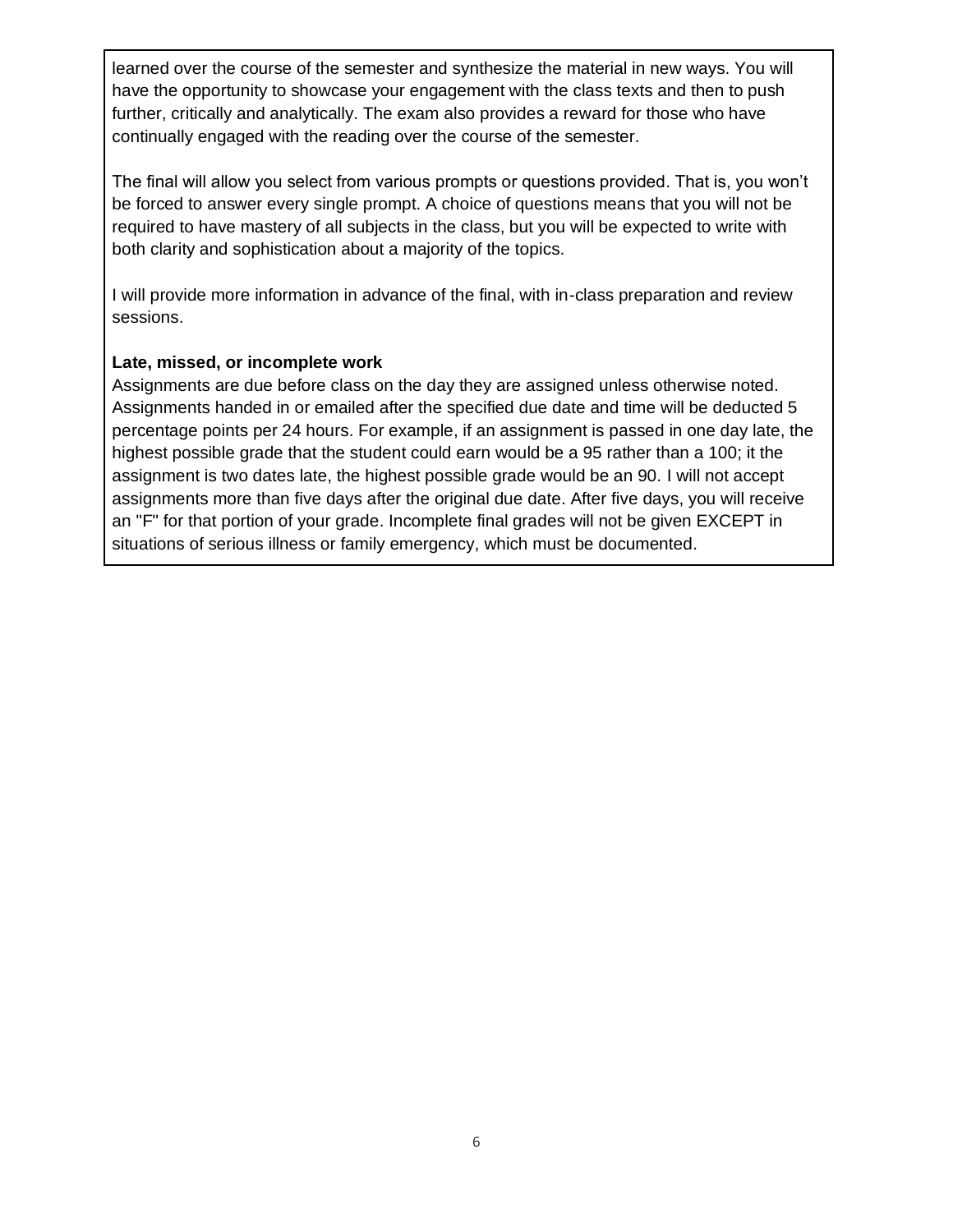## **Writing Fellows**

We are terrifically fortunate to have peer writing tutors called Writing Fellows working with the class this semester. Each of you will work with a Writing Fellow individually outside the classroom on two of your writing assignments to improve the clarity and effectiveness of your writing. The underlying philosophy behind the Writing Fellows program is the following: **"All writers, no matter how accomplished, can improve their writing by sharing works in progress and making revisions based on constructive criticism."** Similar programs are in place at universities such as Brown, Michigan, Swarthmore, and Penn.

### Writing Fellows:

-will read your writing and make constructive suggestions for revision. -are trained in how to evaluate critically and respond helpfully. -work closely with Professor Higgins.

You will have one of the following four Writing Fellows working with you:

- 1. Julie Abelson [\(jabelson@wisc.edu\)](mailto:jabelson@wisc.edu)
- 2. Isabella Lisak [\(ilisak@wisc.edu\)](mailto:ilisak@wisc.edu)
- 3. Katie Mallow [\(kamalloy@wisc.edu\)](mailto:kamalloy@wisc.edu)
- 4. Regan Norton [\(rnorton2@wisc.edu\)](mailto:rnorton2@wisc.edu)

Writing Fellows will not grade your essays, teach you specific-course content (they are not expected to attend classes or do course readings), nor guarantee that your paper receives an A grade.

#### **How It Works:**

The Writing Fellow will work with you on your socio-medical portfolio. You will submit 1) a detailed outline and 2) a polished draft on the due dates indicated. You will upload these drafts to Canvas. Your Writing Fellow will revirew your materials carefully, make comments, and meet with you individually to discuss your writing and make suggestions for revision. You then revise your outline, then your paper draft, and submit a final version of the paper for my review. Your final paper must include a cover sheet indicating what you changed and why during your revision process. You must also turn in the original draft with the Writing Fellow's comments.

#### **What Is a "polished draft"?**

A polished draft represents your best efforts on the assignment. It should rigorously follow the guidelines outlined below (regarding formatting, content, etc.). A polished draft is not an outline, rough draft, or first draft. Be sure to proofread your draft for grammar and spelling so your Writing Fellow can focus on larger issues such as organization, presentation, and clarity of style.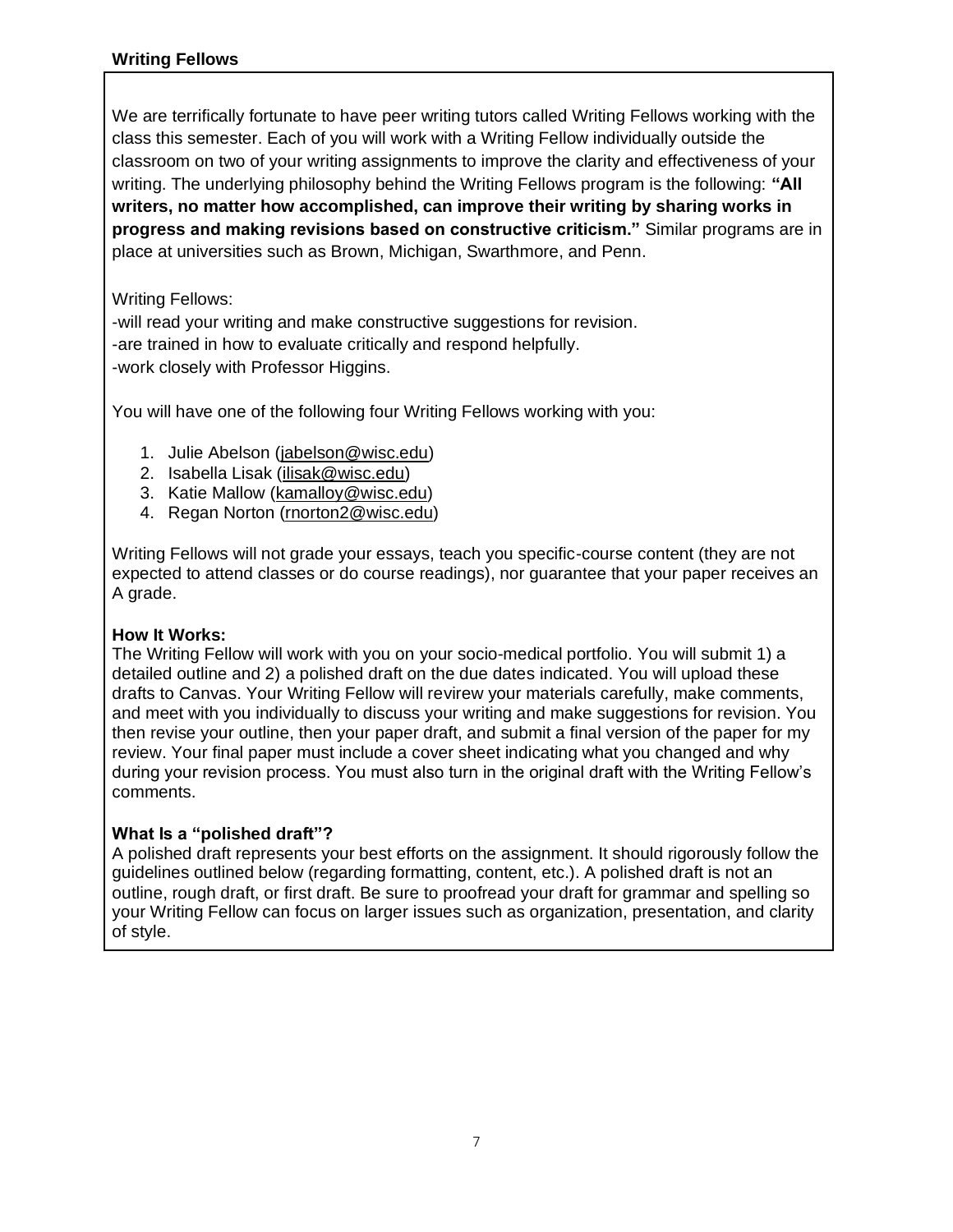# **Course Policies and Expectations**

# **Attendance policy**

Attendance in this class is required and essential for our community learning process. Students will receive two "freebie" classes per semester in which they can miss a class without penalty. Unless cleared by the professor two weeks beforehand, each additional absence will result in deduction of five (5) percentage points of your semester grade (for example, a 90% AB would become an 85% B).

Lecture notes and PowerPoint slides will not be posted online or shared. If you must miss class, please obtain notes from a classmate and/or meet w a classmate to discuss what you missed.

**If you encounter COVID-related challenges such as a positive COVID test, close COVID exposure, or economic difficulties, we will of course make exceptions to this attendance policy. Please be in touch with me directly about such challenges by email.**

# **Participation policy**

Because the discussion of readings is a major component of this course, you will be graded on your preparation for and involvement in class. This approach asks that you engage fully with the material and explore your own beliefs about the topics covered. Expressing one's ideas and getting reactions from others can help you evaluate your own opinions and ultimately sharpen your thinking. Although I set the grading criteria, you assign your own participation grade daily (though I reserve the right to change these grades). Please note that the most valuable participation does not necessarily come from the student who speaks the most. Students who do not listen to their classmates or who do not make room for various viewpoints and speakers will not earn the highest participation grades.

# **Accommodations**

I want to work with any and all students with disabilities in this class. You deserve to be here. In order to receive disability-related academic accommodations in GWS 534, students must first be registered with the McBurney Disability Resource Center.

The McBurney Center supports students by working with them and with their instructors to ensure that materials and processes in class meet students' needs. If you have a disability (or think you might) and want more information about accommodations, please contact the McBurney Disability Resource Center or call (608) 263-2741. The McBurney Resource Center, located at 702 West Johnson Street, provides useful assistance and documentation for a range of needs. If you need accommodation to fully participate in class, whether your need is documented or not, and whether it is temporary or permanent, you are encouraged to reach out to the McBurney Center and to your instructor.

I am unlikely to honor exam accommodation requests made within 72 hours of any exam.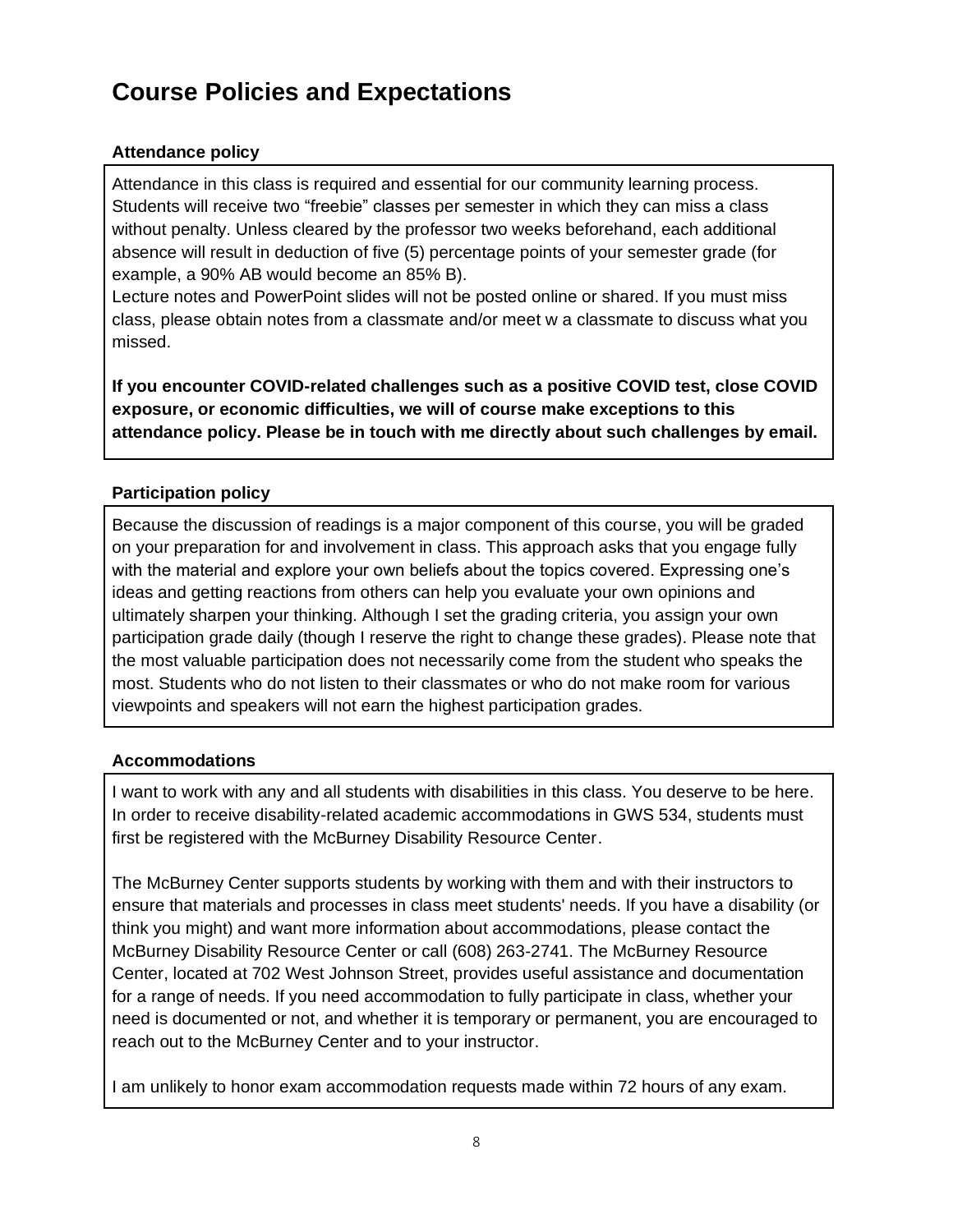Advanced planning on your part helps us create an accessible classroom environment for all.

#### **Basic needs statement**

Any student who has difficulty affording groceries or accessing sufficient food to eat every day, or who lacks a safe and stable place to live, and believes this may affect their performance in the course, is urged to contact the Dean of Students for support. Furthermore, please notify the professor if you are comfortable in doing so. This will enable her to provide any resources that she may possess.

#### **Plagiarism**

Academic integrity is critical to maintaining fair and knowledge-based learning at UW-Madison. Academic dishonesty is a serious violation and degrades the value of your degree. If you present the words or ideas of others without giving them proper credit, you are guilty of plagiarism. Plagiarism means presenting the words or ideas of others without giving them credit, even if it was done unintentionally. It is your responsibility to learn what constitutes plagiarism and the correct rules for citing sources. In general, all the ideas and words must be your own. If you use someone else's exact words, they should be enclosed in quotation marks with the exact source listed.

In consultation with the Dean of Students office, I will deal harshly with violations of academic misconduct in GWS 534. The work in this course is challenging. Doing your own work will enhance your sense of accomplishment when the semester comes to a close.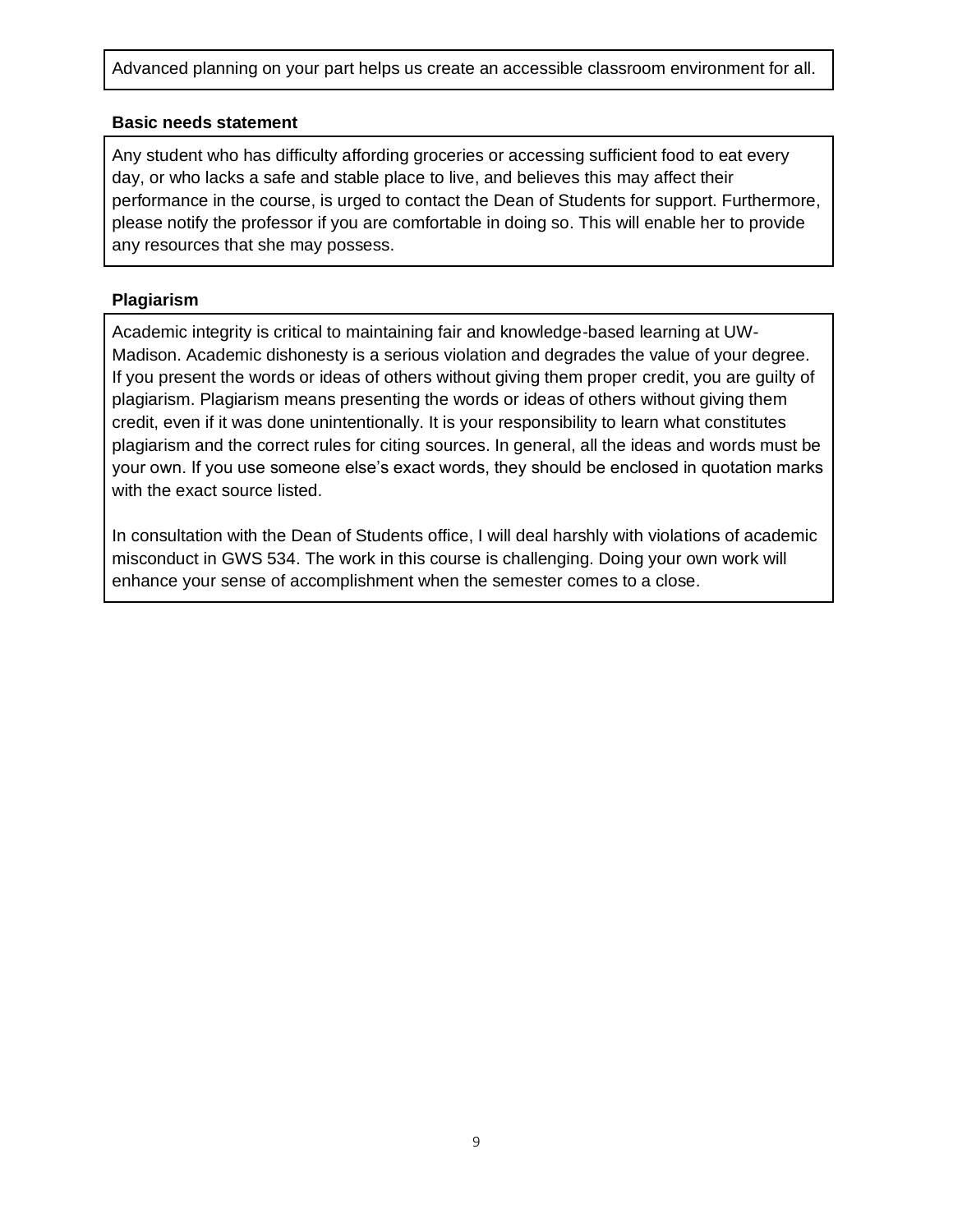# **Course schedule/calendar**

| <b>Date</b>     | <b>Topic</b>                                    | <b>Readings/Due Dates</b>                                                                                                                                                                                                                                                                                                                                                                                                                                                                 |
|-----------------|-------------------------------------------------|-------------------------------------------------------------------------------------------------------------------------------------------------------------------------------------------------------------------------------------------------------------------------------------------------------------------------------------------------------------------------------------------------------------------------------------------------------------------------------------------|
| Weds 9/8        | Rosh Hashana                                    | (no class)                                                                                                                                                                                                                                                                                                                                                                                                                                                                                |
| <b>Mon 9/13</b> | Introduction to<br>class                        |                                                                                                                                                                                                                                                                                                                                                                                                                                                                                           |
| <b>Wed 9/15</b> | Population control<br>to reproductive<br>rights | Petchesky RP. From population control to reproductive rights: Feminist fault<br>lines. Reproductive Health Matters 1995;3(6):152-161<br>Haslegrave M. Implementing the ICPD Programme of Action: What a<br>difference a decade makes. Reproductive Health Matters 2004;12(23):12-18.<br>Bhatia, Rajani, et al. "A feminist exploration of 'populationism': engaging<br>contemporary forms of population control." Gender, Place & Culture 27.3                                            |
| <b>Mon 9/20</b> | Reproductive<br>justice                         | $(2020): 333-350.$<br>Ross, Loretta & SisterSong. What is reproductive justice? Reproductive Justice<br>Briefing Book: A Primer on Reproductive Justice & Social Change (n.d.): 4-5.                                                                                                                                                                                                                                                                                                      |
|                 |                                                 | Asian Communities for Reproductive Justice: A New vision for advancing our<br>movement for reproductive health, reproductive rights, and reproductive<br>justice. 2005.                                                                                                                                                                                                                                                                                                                   |
|                 |                                                 | Crear-Perry et al. Social and structural determinants of health inequities in<br>maternal health. Journal of Women's Health 2021;30(2):230-235.                                                                                                                                                                                                                                                                                                                                           |
|                 |                                                 | Johnson, Alexis McGill. "I'm the Head of Planned Parenthood. We're Done<br>Making Excuses for Our Founder." New York Times. April 17, 2021.<br>https://www.nytimes.com/2021/04/17/opinion/planned-parenthood-margaret-<br>sanger.html                                                                                                                                                                                                                                                     |
| <b>Wed 9/22</b> | Sexual health and<br>justice                    | Correa S. From reproductive health to sexual health: Achievements and future<br>challenges. Reproductive Health Matters 1997;5(10):107-116.                                                                                                                                                                                                                                                                                                                                               |
|                 |                                                 | Sandfort TGM, Ehrhardt AA. Sexual health: A useful public health paradigm or<br>a moral imperative? Archives of Sexual Behavior 2004;33(3):181-187.<br>Frederick et al. Differences in orgasm frequency among gay, lesbian, bisexual,<br>and heterosexual men and women in a U.S. national sample. Archive of<br>Sexual Behavior 2018;47:273-288.                                                                                                                                         |
| <b>Mon 9/27</b> | Adolescent<br>sexuality 1                       | Centers for Disease Control (CDC). Sexual Risk Behaviors can Lead to HIV,<br>STD's & Teen Pregnancy.<br>https://www.cdc.gov/healthyyouth/sexualbehaviors/index.htm<br>Lindberg, Laura D., John S. Santelli, and Sheila Desai. "Changing patterns of<br>contraceptive use and the decline in rates of pregnancy and birth among US<br>adolescents, 2007-2014." Journal of Adolescent Health 63.2 (2018): 253-256.<br>Schalet A. Must we fear adolescent sexuality? MedGenMed 2004;6(4):44. |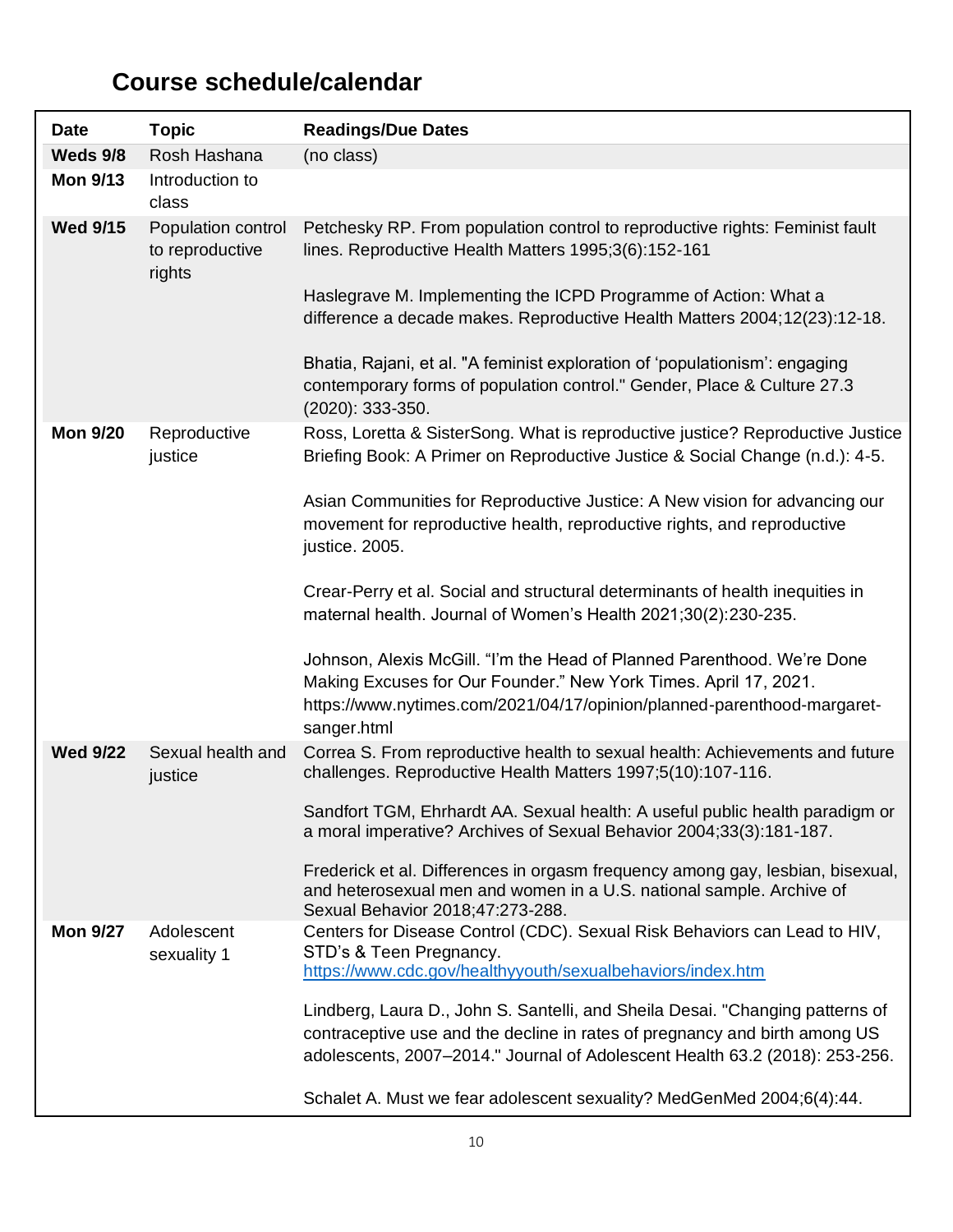|                 |                                                          | Chambers, Brittany D., and Jennifer Toller Erausquin. "Reframing the way we<br>think about teenage motherhood." Global Perspectives on Women's Sexual<br>and Reproductive Health Across the Lifecourse. Springer, Cham, 2018. 59-71. |
|-----------------|----------------------------------------------------------|--------------------------------------------------------------------------------------------------------------------------------------------------------------------------------------------------------------------------------------|
| <b>Wed 9/29</b> | Adolescent<br>sexuality 2                                | Tolman DL. Doing desire: Adolescent girls' struggles for/with sexuality. In:<br>Richardson L, Taylor V, Whittier N, editors. Feminist Frontiers V. Boston:<br>McGraw Hill; 2001. p. 375-385.                                         |
|                 |                                                          | Fine M. Sexuality, schooling, and adolescent females: The missing discourse<br>of desire. Harvard Educational Review 1998;58(1):29-53.                                                                                               |
|                 |                                                          | Fine M, McClelland SI. Sexuality education and desire: Still missing after all<br>these years. Harvard Educational Review 2006;76(3):297-338.                                                                                        |
|                 |                                                          | Gomez, Anu Manchikanti, and Mikaela Wapman. "Under (implicit) pressure:<br>young Black and Latina women's perceptions of contraceptive care."<br>Contraception 96.4 (2017): 221-226.                                                 |
| <b>Mon 10/4</b> | Unwanted/uninte<br>nded/unacceptabl<br>e pregnancy, part | Finer, Lawrence, and Mia Zolna. "Unintended pregnancy in the United States:<br>incidence and disparities, 2006." Contraception 2011;84(5):478-485.                                                                                   |
|                 |                                                          | Sonfield A, Kost K, Gold RB, Finer LB. The public costs of births resulting from<br>unintended pregnancies: National and state-level estimates. Perspectives on<br>Sexual and Reproductive Health 2011;43(2):94-102.                 |
|                 |                                                          | Cleland, John, Kazuyo Machiyama, and John B. Casterline. "Fertility                                                                                                                                                                  |
|                 |                                                          | preferences and subsequent childbearing in Africa and Asia: A synthesis of<br>evidence from longitudinal studies in 28 populations." Population studies 74.1<br>$(2020): 1-21.$                                                      |
|                 |                                                          | Potter, Joseph E., et al. "Challenging unintended pregnancy as an indicator of<br>reproductive autonomy." Contraception 100.1 (2019): 1-4.                                                                                           |
| <b>Wed 10/6</b> | Unwanted/uninte                                          | Aiken, Abigail RA, Chloe Dillaway, and Natasha Mevs-Korff. "A blessing I can't                                                                                                                                                       |
|                 | nded/unacceptabl<br>e pregnancy, part<br>$\overline{2}$  | afford: factors underlying the paradox of happiness about unintended<br>pregnancy." Social Science & Medicine 132 (2015): 149-155.                                                                                                   |
|                 |                                                          | Aiken, Abigail RA, et al. "Rethinking the pregnancy planning paradigm:                                                                                                                                                               |
|                 |                                                          | unintended conceptions or unrepresentative concepts?." Perspectives on<br>sexual and reproductive health 48.3 (2016): 147.                                                                                                           |
|                 |                                                          |                                                                                                                                                                                                                                      |
|                 |                                                          | Gomez, Anu Manchikanti, et al. "It's not planned, but is it okay? The<br>acceptability of unplanned pregnancy among young people." Women's Health                                                                                    |
|                 |                                                          | Issues 28.5 (2018): 408-414.                                                                                                                                                                                                         |
|                 |                                                          | [Memo 1 must be completed by the time class starts this date (10/6)]                                                                                                                                                                 |
| Mon<br>10/11    | [Indigenous<br>People's Day]<br>Lived contexts of        | Carpenter, Emma, et. al. (2020) Pregnancy (im)possibilities: identifying factors<br>that influence sexual minority women's pregnancy desires, Social Work in<br>Health Care, 59:3, 180-198.                                          |
|                 | (unintended)<br>pregnancy.                               | Students will watch a to-be-determined film.                                                                                                                                                                                         |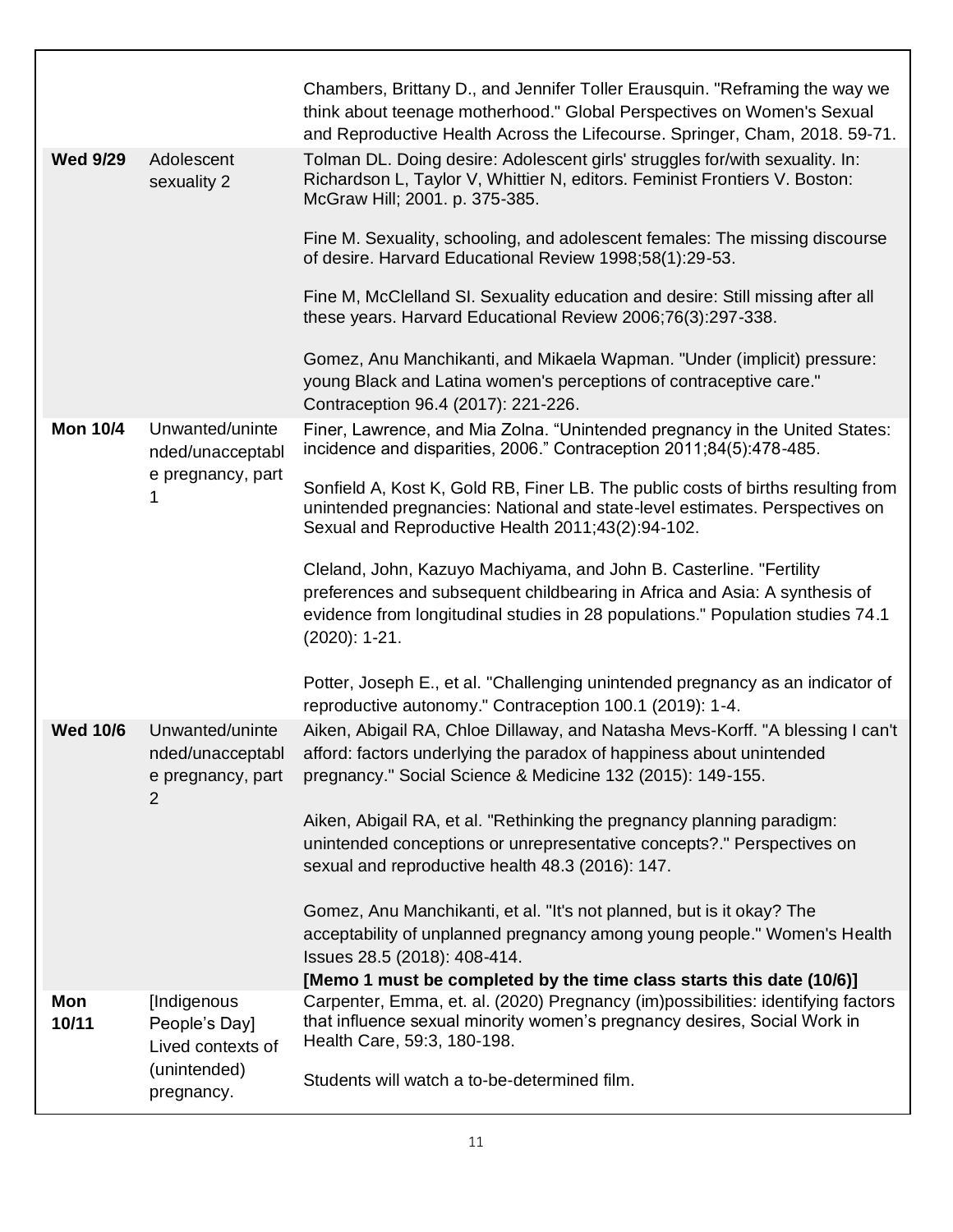| <b>Wed</b><br>10/13 | Maternal mortality           | Hunt P, Bueno de Mesquita J, UNFPA. Reducing maternal mortality: The<br>contribution of the right to the attainable standard of health London: United<br>Nations Population Fund; 2010.<br>Rosenfield, Allan, and Deborah Maine. "Maternal mortality-a neglected<br>tragedy: Where is the M in MCH?." The Lancet 326.8446 (1985): 83-85.<br>Desai, Sonalde. "Maternal education and child health: A feminist dilemma."<br>Feminist Studies 26.2 (2000): 425-446.<br>Say, Lale, et al. "Global causes of maternal death: a WHO systematic |
|---------------------|------------------------------|------------------------------------------------------------------------------------------------------------------------------------------------------------------------------------------------------------------------------------------------------------------------------------------------------------------------------------------------------------------------------------------------------------------------------------------------------------------------------------------------------------------------------------------|
|                     |                              | analysis." The Lancet global health 2.6 (2014): e323-e333.                                                                                                                                                                                                                                                                                                                                                                                                                                                                               |
| Mon<br>10/18        | Maternal mortality<br>part 2 | Wendland, Claire. "Who counts? What counts? Place and the limits of perinatal<br>mortality measures." AMA journal of ethics 20.3 (2018): 278-287.                                                                                                                                                                                                                                                                                                                                                                                        |
|                     |                              | Owens, Deirdre Cooper, and Sharla M. Fett. "Black maternal and infant health:<br>historical legacies of slavery." American journal of public health 109.10 (2019):<br>1342-1345.                                                                                                                                                                                                                                                                                                                                                         |
|                     |                              | Crear-Perry, Joia, et al. "Social and structural determinants of health inequities<br>in maternal health." Journal of Women's Health 30.2 (2021): 230-235.                                                                                                                                                                                                                                                                                                                                                                               |
|                     |                              | Bray, Stephanie RM, and Monica R. McLemore. "Demolishing the myth of the<br>default human that is killing Black mothers." Frontiers in public health 9 (2021):<br>630.                                                                                                                                                                                                                                                                                                                                                                   |
| <b>Wed</b><br>10/20 | Sociomedical<br>workshop     | [Sociomedical portfolio topic and 5 references due before class on this<br>day]                                                                                                                                                                                                                                                                                                                                                                                                                                                          |
| Mon<br>10/25        | Contraception 1              | The Guttmacher Institute: Contraceptive Use in the United States Fact sheet<br>(2021). https://www.guttmacher.org/fact-sheet/contraceptive-method-use-<br>united-states                                                                                                                                                                                                                                                                                                                                                                  |
|                     |                              | Birgisson, Natalia. et.al. Preventing Unintended Pregnancy: The Contraceptive<br>CHOICE Project in Review. Journal of Women's Health. 2015;24(5): 349-353.                                                                                                                                                                                                                                                                                                                                                                               |
|                     |                              | Senderowicz, Leigh. ""I was obligated to accept": A qualitative exploration of<br>contraceptive coercion." Social science & medicine 239 (2019): 112531.                                                                                                                                                                                                                                                                                                                                                                                 |
|                     |                              | Manzer, Jamie L., and Ann V. Bell. ""We're a Little Biased": Medicine and the<br>Management of Bias through the Case of Contraception." Journal of health and<br>social behavior (2021): 00221465211003232.                                                                                                                                                                                                                                                                                                                              |
| Wed<br>10/27        | Contraception 2              | Higgins JA, Hirsch JS. Pleasure, power, and inequality: Incorporating sexuality<br>into research on contraceptive use. American Journal of Public Health<br>2008;98(10):1803-1813.                                                                                                                                                                                                                                                                                                                                                       |
|                     |                              | Littlejohn, Krystale. "It's those Pills that are Ruining Me": Gender and the<br>Social Meanings of Hormonal Contraceptive Side Effects. Gender and Society<br>2013;27(6): 843-863                                                                                                                                                                                                                                                                                                                                                        |
|                     |                              | Borrero, Sonya, et al. "Medicaid policy on sterilization—anachronistic or still<br>relevant?." The New England journal of medicine 370.2 (2014): 102.                                                                                                                                                                                                                                                                                                                                                                                    |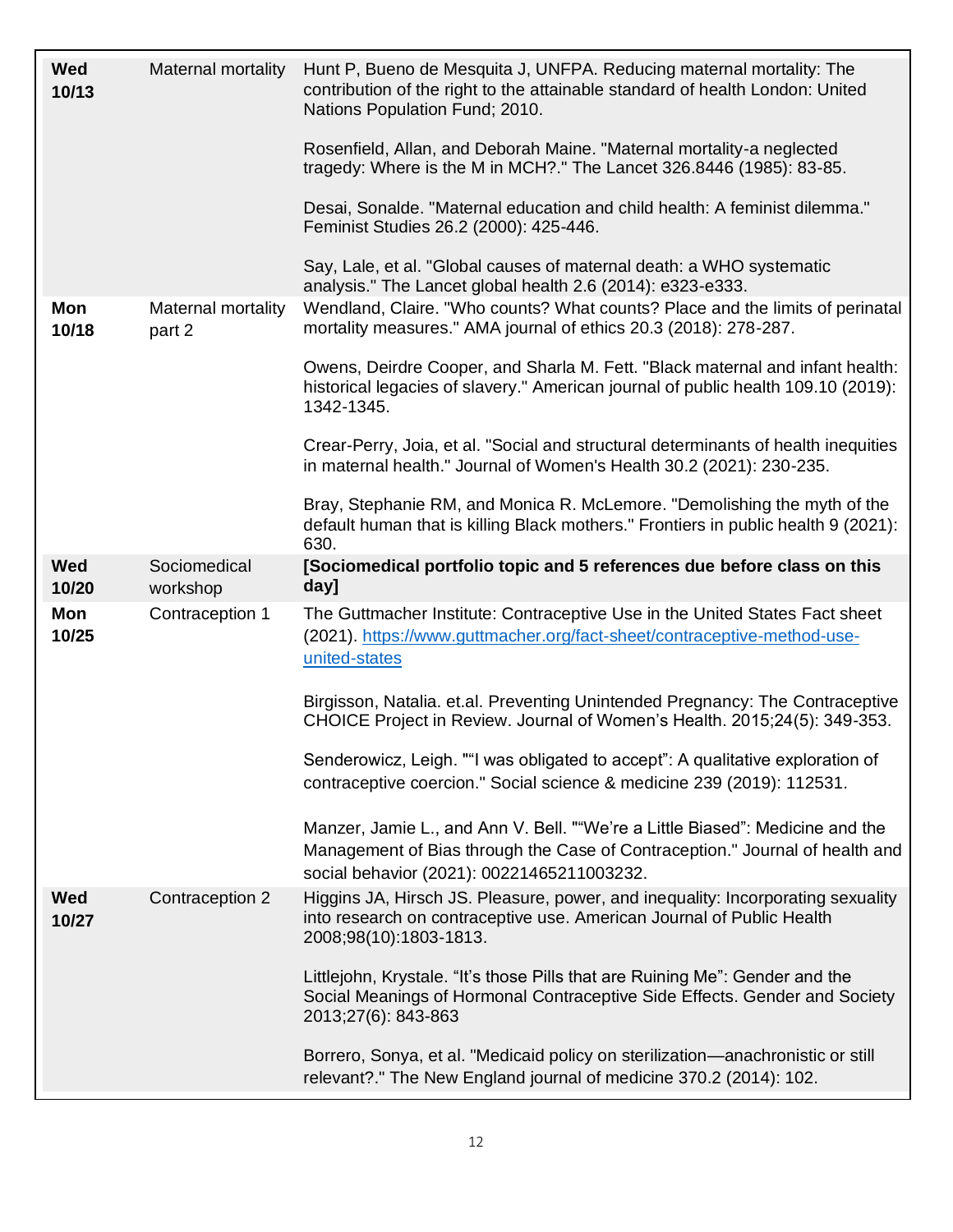|                 |                                            | Agénor, Madina, et al. "Contraceptive Care Disparities Among Sexual<br>Orientation Identity and Racial/Ethnic Subgroups of US Women: A National<br>Probability Sample Study." Journal of Women's Health (2021).                                                          |
|-----------------|--------------------------------------------|--------------------------------------------------------------------------------------------------------------------------------------------------------------------------------------------------------------------------------------------------------------------------|
| <b>Mon 11/1</b> | Abortion 1                                 | The Guttmacher Institute. Abortion Incidence and Service Availability in the<br>United States, 2017<br>https://www.guttmacher.org/report/abortion-incidence-service-availability-us-<br>2017<br>The Guttmacher Institute. Abortion Incidence in the United States, 2017. |
|                 |                                            | https://www.guttmacher.org/infographic/2019/abortion-incidence-united-states-<br>2017                                                                                                                                                                                    |
|                 |                                            | Sedgh G, Singh S, Shah IH, Ahman E, Henshaw S, Bankole A. Induced<br>abortion: Incidence and trends worldwide from 1995-2008. Lancet 2012:1-8.                                                                                                                           |
|                 |                                            | Miller, Sarah, Laura R. Wherry, and Diana Greene Foster. "What happens after<br>an abortion denial? A review of results from the Turnaway study." AEA Papers<br>and Proceedings. Vol. 110. 2020.                                                                         |
|                 |                                            | Gerdts, Caitlin, et al. "Impact of clinic closures on women obtaining abortion<br>services after implementation of a restrictive law in Texas." American journal of<br>public health 106.5 (2016): 857-864.                                                              |
| <b>Wed 11/3</b> | <b>Abortion 2</b>                          | Moseson, Heidi, et al. "Abortion experiences and preferences of transgender,<br>nonbinary, and gender-expansive people in the United States." American<br>Journal of Obstetrics and Gynecology 224.4 (2021): 376-e1.                                                     |
|                 |                                            | Suh, Siri. "A Stalled Revolution? Misoprostol and the pharmaceuticalization of<br>reproductive health in Francophone Africa." Frontiers in Sociology 6 (2021).                                                                                                           |
|                 |                                            | Moseson, Heidi, et al. "Self-managed abortion: a systematic scoping review."<br>Best practice & research Clinical obstetrics & gynaecology 63 (2020): 87-110.                                                                                                            |
|                 |                                            | Ralph, Lauren, et al. "Prevalence of self-managed abortion among women of<br>reproductive age in the United States." JAMA network open 3.12 (2020):<br>e2029245-e2029245.                                                                                                |
|                 |                                            | [Sociomedical portfolio detailed outline due before class on this day]                                                                                                                                                                                                   |
| <b>Mon 11/8</b> | Sexual violence<br>and repro<br>coercion 1 | Centers for Disease Control and Prevention (CDC). National Intimate Partner<br>& Sexual Violence Survey (2015): 1-11.<br>https://www.cdc.gov/violenceprevention/pdf/2015data-brief508.pdf                                                                                |
|                 | (Daylight<br>Savings)                      | UN Women. Facts and figures: Ending violence against women. (2021).<br>https://www.unwomen.org/en/what-we-do/ending-violence-against-<br>women/facts-and-figures                                                                                                         |
|                 |                                            | Potter, Sharyn, et. al. Outcomes of Sexual Assault Victimization in Early<br>Adulthood: National Estimates for University and Nonuniversity Students.<br>Journal of Interpersonal Violence. 2021. 1-11.<br>https://journals-sagepub-                                     |
|                 |                                            | com.ezproxy.library.wisc.edu/doi/full/10.1177/08862605211035858                                                                                                                                                                                                          |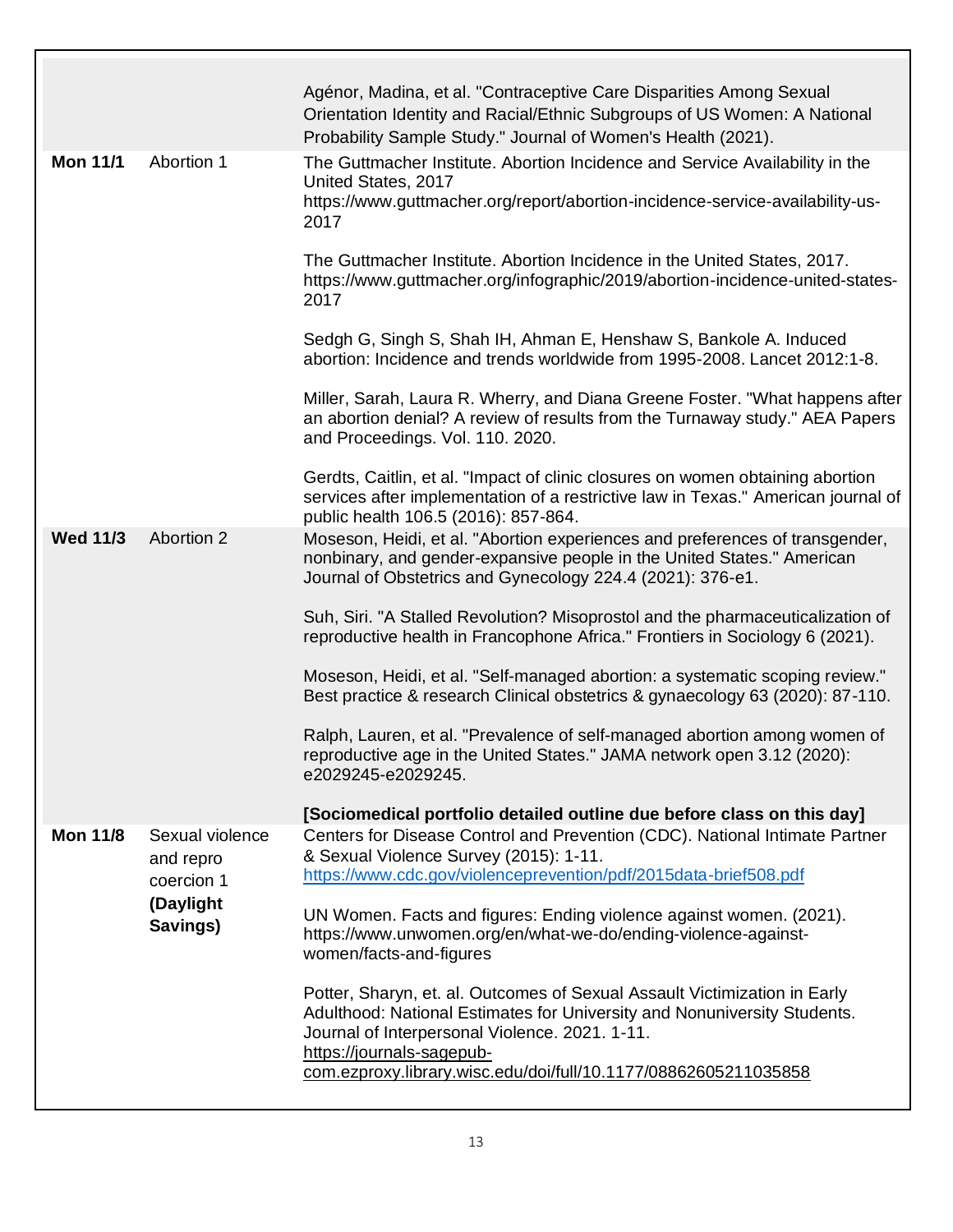|                     |                                            | Bedera, Nicole, and Kristjane Nordmeyer. ""Never go out alone": An analysis of<br>college rape prevention tips." Sexuality & Culture 19.3 (2015): 533-542.                                                                                                                                   |
|---------------------|--------------------------------------------|----------------------------------------------------------------------------------------------------------------------------------------------------------------------------------------------------------------------------------------------------------------------------------------------|
| <b>Wed</b><br>11/10 | Sexual violence<br>and repro<br>coercion 2 | Silverman, Jay G., and Anita Raj. "Intimate partner violence and reproductive<br>coercion: global barriers to women's reproductive control." PLoS medicine 11.9<br>(2014): e1001723.                                                                                                         |
|                     |                                            | Moore AM, Frohwirth L, Miller E. Male reproductive control of women who<br>have experienced intimate partner violence in the United States. Social<br>Science & Medicine 2010;70(11):1737-1744.                                                                                              |
|                     |                                            | Grace, Karen and Jocelyn Anderson. Reproductive Coercion: A Systemic<br>Review. Trauma, Violence, & Abuse. 2018. 19(4)371-390.                                                                                                                                                               |
|                     |                                            | Bedera, Nicole, and Kristjane Nordmeyer. "An inherently masculine practice:<br>Understanding the sexual victimization of queer women." Journal of<br>interpersonal violence (2020): 0886260519898439.                                                                                        |
| Mon<br>11/15        | HIV/AIDS and<br>STI <sub>s</sub> 1         | Center for Disease Control, HIV/AIDS in the United States<br>https://www.cdc.gov/hiv/statistics/overview/ataglance.html?CDC_AA_refVal=ht<br>tps%3A%2F%2Fwww.cdc.gov%2Fhiv%2Fstatistics%2Fbasics%2Fataglance.h<br>tml                                                                         |
|                     |                                            | Center for Disease Control. 2013. Incidence, Prevalence, and Cost of Sexually<br>Transmitted Infections in the United States.<br>https://www.cdc.gov/std/stats/STI-Estimates-Fact-Sheet-Feb-2013.pdf                                                                                         |
|                     |                                            | UNAIDS. Global HIV Fact Sheet. 2021.<br>https://www.unaids.org/sites/default/files/media_asset/UNAIDS_FactSheet_en.<br>pdf                                                                                                                                                                   |
|                     |                                            | Martin SL, Curtis, S. Gender-based violence and HIV/AIDS: Recognizing links<br>and acting on evidence. Lancet 2004;363:1410-1411.                                                                                                                                                            |
|                     |                                            | Sobo EJ. Inner-City Women and Aids - the Psychosocial Benefits of Unsafe<br>Sex. Culture Medicine and Psychiatry 1993;17(4):455-485.                                                                                                                                                         |
|                     |                                            | Quinn, Katherine, Lisa Bowleg, and Julia Dickson-Gomez. ""The fear of being<br>Black plus the fear of being gay": The effects of intersectional stigma on PrEP<br>use among young Black gay, bisexual, and other men who have sex with<br>men." Social science & medicine 232 (2019): 86-93. |
| <b>Wed</b><br>11/17 | HIV/AIDS and<br>STI <sub>s</sub> 2         | Munro, Jenny. "Global HIV interventions and technocratic racism in a West<br>Papuan NGO." Medical anthropology 39.8 (2020): 704-719.                                                                                                                                                         |
|                     |                                            | Ortblad, Katrina F., et al. "The arc of HIV epidemics in sub-Saharan Africa:<br>new challenges with concentrating epidemics in the era of 90-90-90." Current<br>Opinion in HIV and AIDS 14.5 (2019): 354.                                                                                    |
|                     |                                            | Nguyen, Vinh-Kim, et al. "Remedicalizing an epidemic: from HIV treatment as<br>prevention to HIV treatment is prevention." Aids 25.3 (2011): 291-293.                                                                                                                                        |
|                     |                                            | Hodson, Nathan, and Susan Bewley. "Pursuing ethical coherence in the                                                                                                                                                                                                                         |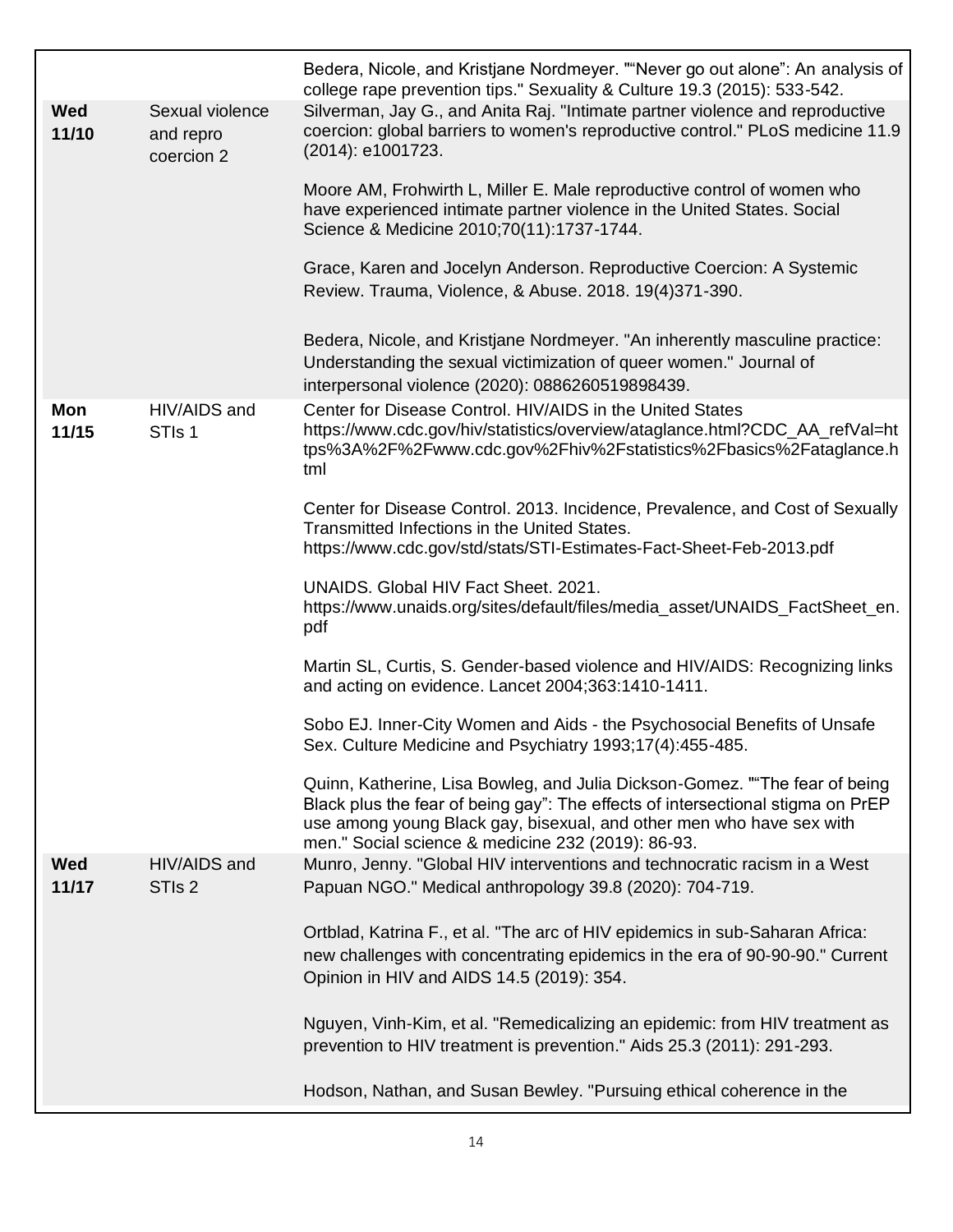|                     |                                                      | prevention of vertical transmission of HIV: justice and injustice in Option B+."<br>$(2017)$ : 163-166.                                                                                                                                                                   |
|---------------------|------------------------------------------------------|---------------------------------------------------------------------------------------------------------------------------------------------------------------------------------------------------------------------------------------------------------------------------|
|                     |                                                      | [Sociomedical portfolio polished draft due before class]                                                                                                                                                                                                                  |
| Mon<br>11/22        | Catch-up session                                     | No assigned readings<br>[Memo 3 must be completed by the time class starts on this date]                                                                                                                                                                                  |
| <b>Wed</b><br>11/24 | no class due to<br>Thanksgiving                      |                                                                                                                                                                                                                                                                           |
| Mon<br>11/29        | Cisgender men<br>and sexual health<br>1              | Law, Caroline. "Men on the margins? Reflections on recruiting and engaging<br>men in reproduction research." Methodological Innovations 12.1 (2019):<br>2059799119829425.                                                                                                 |
|                     |                                                      | Lohan, Maria. "How might we understand men's health better? Integrating<br>explanations from critical studies on men and inequalities in health." Social<br>science & medicine 65.3 (2007): 493-504.                                                                      |
|                     |                                                      | Greene ME, Biddlecom AE. Absent and problematic men: Demographic<br>accounts of male reproductive roles. Population and Development Review<br>$2000;26(1):81-+$ .                                                                                                         |
|                     |                                                      | Bowleg L, Teti M, Massie JS, Patel A, Malebranche DJ, Tschann JM. 'What<br>does it take to be a man? What is a real man?": ideologies of masculinity and<br>HIV sexual risk among Black heterosexual men. Culture Health & Sexuality<br>2011;13(5):545-559.               |
| <b>Wed 12/1</b>     | Cisgender men<br>and sexual health<br>$\overline{2}$ | Gutmann MC. Scoring men: Vasectomies and the totemic illusion of male<br>sexuality in Oaxaca. Culture Medicine and Psychiatry 2005;29(1):79-101.                                                                                                                          |
|                     |                                                      | Freeman, Emily, Ernestina Coast, and Susan F. Murray. "Men's roles in<br>women's abortion trajectories in urban Zambia." International perspectives on<br>sexual and reproductive health 43.2 (2017): 89-98.                                                              |
|                     |                                                      | Maternowska, M. Catherine, Mellissa Withers, and Claire Brindis. "Gender,<br>masculinity and migration: Mexican men and reproductive health in the<br>Californian context." Culture, health & sexuality 16.8 (2014): 989-1002.                                            |
| <b>Mon 12/6</b>     | Queer repro<br>health 1                              | Young RM, Meyer IH. The trouble with "MSM" and "WSW": Erasure of the<br>sexual-minority person in public health discourse. American Journal of Public<br>Health 2005;95(7):1144-1149.                                                                                     |
|                     |                                                      | Mayer KH, Bradford JB, Makadon HJ, Stall R, Goldhammer H, Landers S.<br>Sexual and gender minority health: What we know and what needs to be done.<br>American Journal of Public Health 2008;98(6):989-995.                                                               |
|                     |                                                      | Agénor, Madina, et al. "Exploring the cervical cancer screening experiences of<br>black lesbian, bisexual, and queer women: The role of patient-provider<br>communication." Women & health 55.6 (2015): 717-736.                                                          |
|                     |                                                      | Students are invited to read this academic paper:<br>Reed, S. J., Miller, R. L., Valenti, M. T. & Timm, T. M. (2011). Good gay<br>females and babies' daddies: Black lesbian community norms and the<br>acceptability of pregnancy. Cult Health Sex, 13(7), 751-765. DOI: |